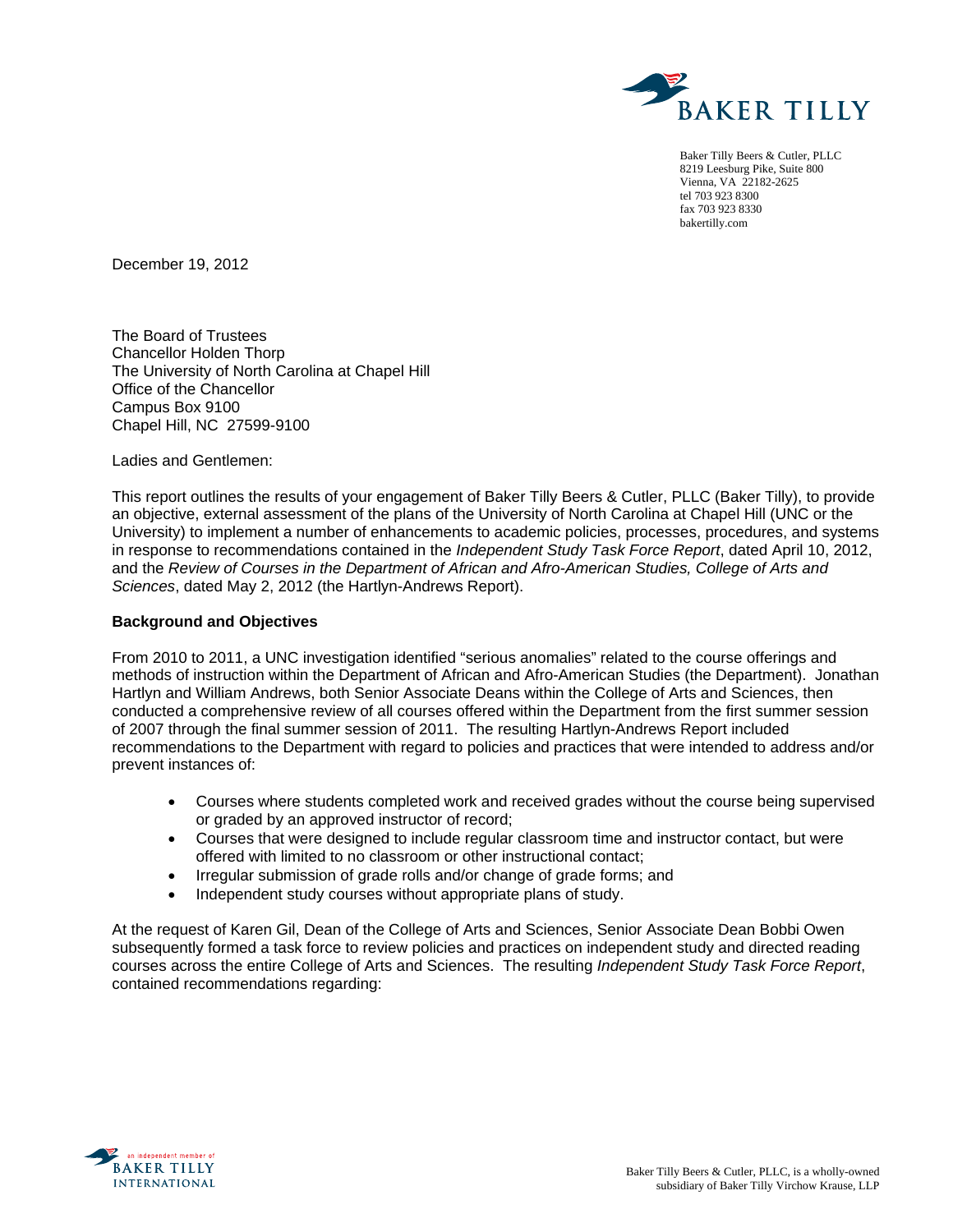- Expectations concerning student assignments and contact hours with the instructor in independent study courses;
- Conditions under which an active, approved course might be taught in a different format, such as directed readings or independent study; and
- Conditions under which a course might be taught as a directed readings course or independent study course before being submitted for a permanent course number.

Upon receipt of the Hartlyn-Andrews Report and the Independent Study Task Force Report (the Reports), the UNC Board of Trustees (Board) and the Chancellor established the following objectives to protect the academic integrity of UNC by strengthening internal controls designed to prevent and detect the occurrence of such anomalies:

- Identify and provide recommendations to address any inconsistencies between academic policies, processes, and procedures
- Assess and provide recommendations to enhance the accessibility of and communication related to academic policies, procedures, and processes
- Identify and provide recommendations to address any gaps in the processes, procedures, and systems that support academic policies
- Develop and provide an implementation plan for a process designed to monitor compliance with academic processes, policies, and procedures, detect academic abuses and anomalies, and encourage the continuous enhancement of academic policies, processes, and procedures

To further achieve these objectives, the Board and the Chancellor engaged Baker Tilly to perform the procedures described herein.

## **Considerations Regarding Risk and Internal Controls**

Risk is the possibility that an event will occur and adversely affect the achievement of an institution's mission. An institution's risk and internal control environment depend on the ability of administrators and other parties to implement both objectives-based and principles-based approaches to risk and internal control. Institutions are enhanced by having the flexibility to choose the most appropriate controls related to their desired level of risk mitigation and internal control objectives.

To address risks, institutions generally seek to balance between the following internal control types, with an emphasis on cost-effective preventive and automated controls.

- Preventive controls Designed to provide reasonable assurance that only valid transactions are recognized, approved, and submitted for processing;
- Detective controls Designed to provide reasonable assurance that errors and irregularities are discovered and corrected on a timely basis;
- Corrective controls Designed to correct errors, omissions, and unauthorized uses and intrusions, once they are detected;
- Automated controls Software routines designed into programs to ensure the validity, accuracy, completeness, and availability of input, processed, and stored data; and
- Manual controls Designed to rely primarily on human input and judgment during the process and therefore more prone to error than automated controls.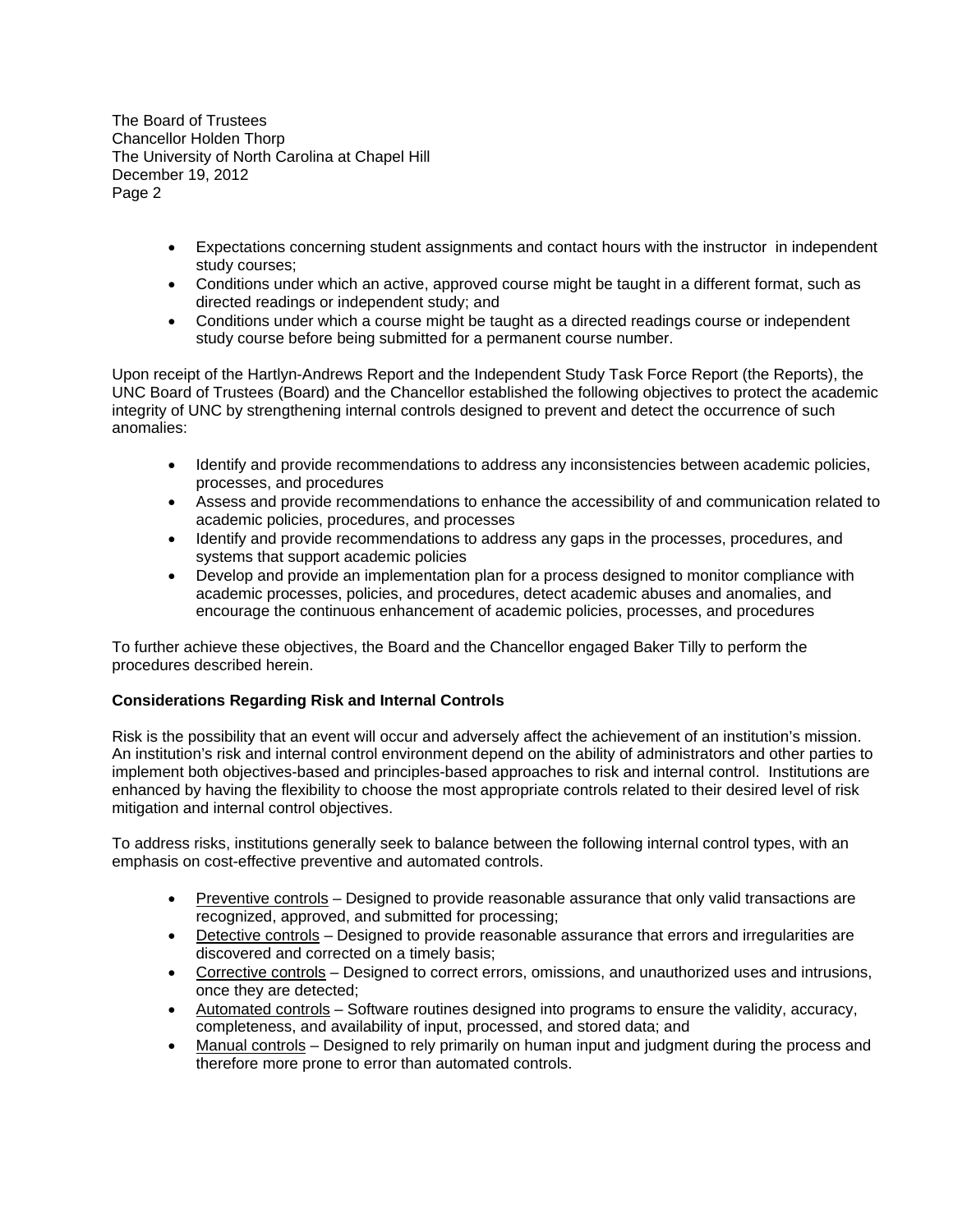The objective is to attain a "reasonable" level of assurance that the institution's goals will be achieved. Trying to attain an "absolute" level of assurance is not possible due to the following reasons:

- It is cost-prohibitive. (The objective is to find an optimal level of controls for an acceptable level of risk.);
- Administrators can bypass or override the internal controls;
- Employees may collude with each other; or
- Human error may occur.

## **Scope of Procedures Performed**

We compared the risks (i.e., what could or did go wrong) referenced in the Reports to the related recommendations and implementation plans in the Reports and other supporting documentation and identified any gaps (i.e., risks that were only partially or not addressed through a related recommendation and/or implementation plan). See Appendix A for a listing of the risks identified in the Reports (the Risks) that we considered in our review. As would be expected in this type of an engagement, our initial review identified several gaps that University officials subsequently addressed prior to the date of this report. This report reflects our assessment of the current state of the University's implementation plans to address the Risks.

We assessed the design of the University's implementation plans, including plans for changes to academic policies, procedures, systems, and roles and responsibilities (e.g., involvement of individuals and departments), and associated plans for communication to the UNC community (e.g., training), based on the following limited criteria that were agreed-upon with the University and further defined herein:

- Accessibility Are the planned changes to policies and related procedures designed to be accessible to the relevant parties?
- Accountability Do the planned changes to policies or procedures clearly indicate who is responsible for ensuring adherence?
- Clarity Are the policies and related procedures clearly communicated?
- Evidence Does execution of the policy or procedure result in evidence of adherence?
- Approvals Are roles and responsibilities appropriately segregated?
- Impact Is the level of burden on students, faculty, and staff reasonable?

We validated our understanding through either:

- Review of related policies, procedures, systems documentation, correspondence, or other documentation (see Appendix B for documentation reviewed), or
- Discussion with University personnel, which we subsequently documented and confirmed with the University, regarding how UNC plans to implement the related change via new or updated policy and procedure requirements (e.g., changes to roles, responsibilities, required approvals, etc.) (see Appendix C for a list of personnel interviewed and/or consulted).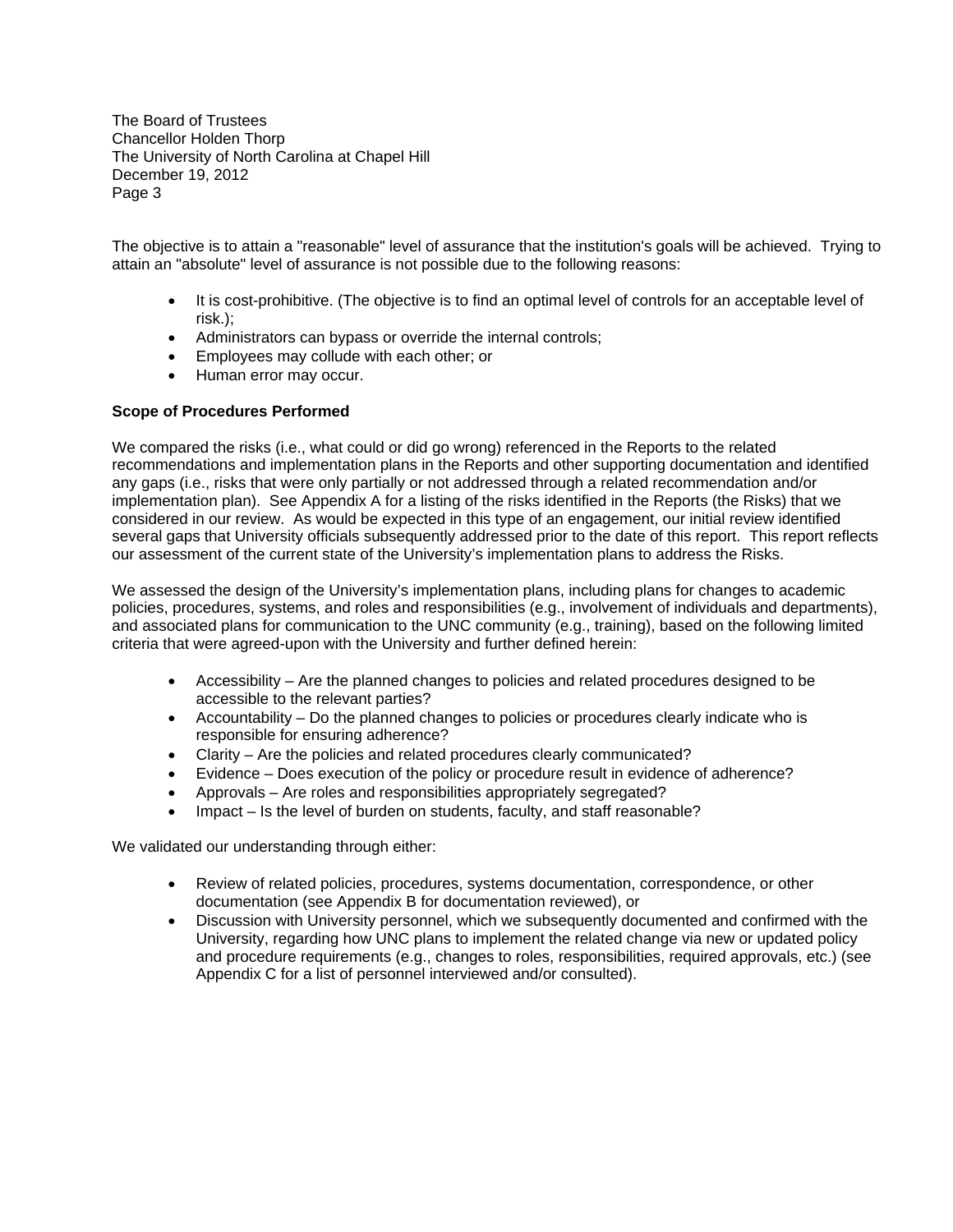Our procedures did not include:

- Developing or implementing recommendations or related implementation plans,
- Identifying or comparing risks that were not referenced in the Reports to any related implementation plans,
- Verifying that planned changes to policies and procedures have been implemented by the University and/or operating effectively,
- Confirming whether the persons identified as accountable or responsible for individual policies and procedures were appropriate, given their roles within the University, or
- Assessing the overall completeness, accuracy, or operating effectiveness of policies, processes, procedures, or systems.

## **Procedures Performed in Relation to Assessment Criteria**

We assessed the University's implementation plans for changes to policies and procedures, as follows:

#### Accessibility

For each planned change to department-specific policy or procedure, we reviewed the implementation plan and related documentation, noting evidence that:

- The policy or procedure has been made available, or plans exist to make it available in print and/or on a department or University website, and/or
- The new or revised policy or procedure either has been distributed, or plans exist to distribute it, via email to affected faculty and staff.

For each planned change to a University-wide policy or procedure, we reviewed the implementation plan and related documentation, noting evidence that the policy or procedure has been made available, or plans exist to make it available, in print and/or on a University website.

### Accountability

For each planned change to a policy or procedure, we reviewed the implementation plan and related documentation, noting that it specified position(s) that are responsible for adherence or compliance with policy or procedure requirements (e.g., the chair of an academic unit must approve an alternate format for a final exam in a lecture course).

### **Clarity**

For each planned change to a policy or procedure, we reviewed the implementation plan and related documentation, noting that it contained specifications regarding:

- What is and is not covered by the policy or procedure for each change,
- Who is and is not covered by the policy or procedure for each change, and
- Criteria for assessing adherence or compliance with the policy or procedure for each change.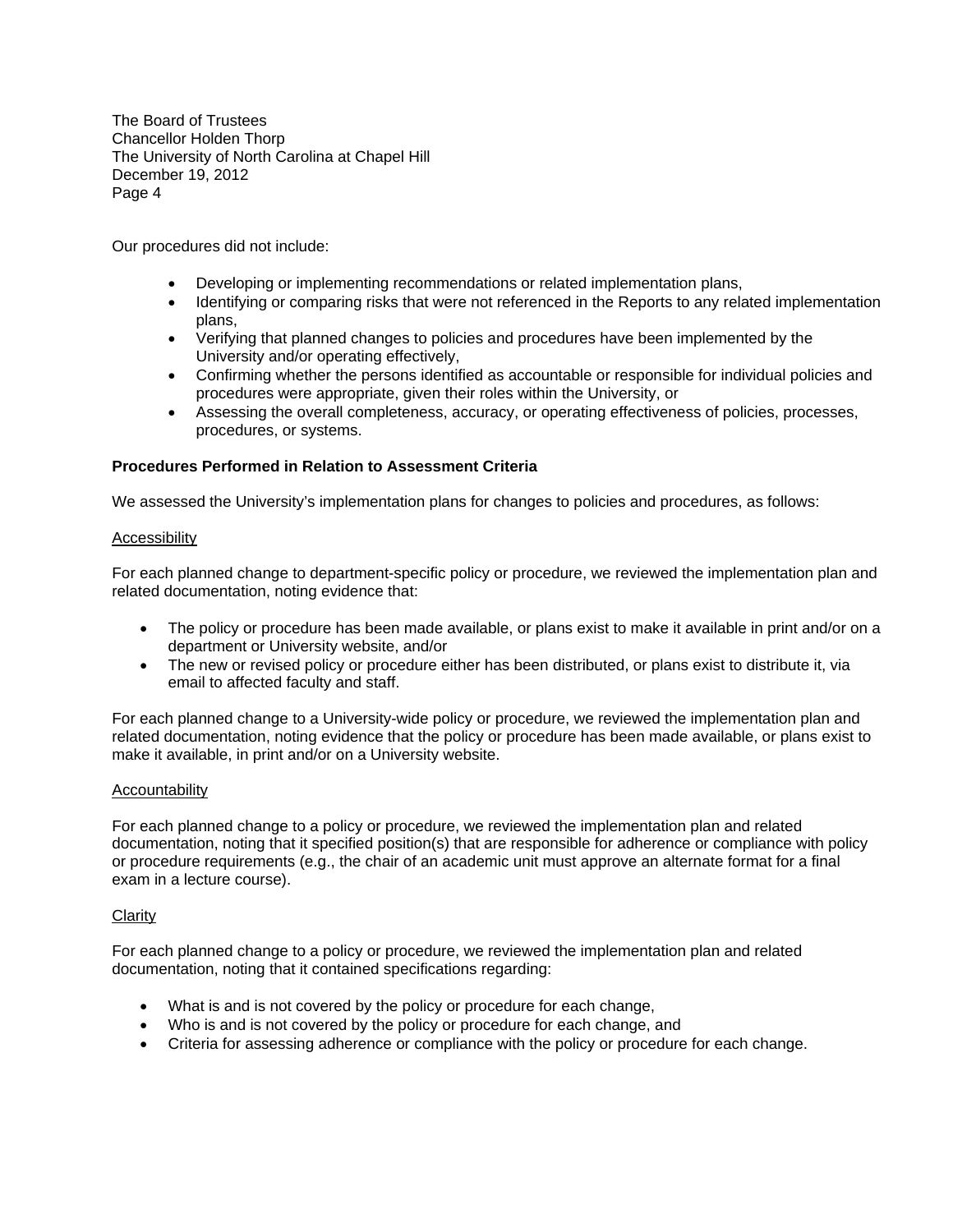## Evidence

For each planned change to a policy or procedure, we reviewed the implementation plan and related documentation, noting that an outcome or result of the process would include maintenance of a paper or electronic record that demonstrated the characteristics of compliance with the policy, such as:

- Evidence and timing of approval by the appropriate individual (e.g., a policy requires the instructor of record to approve a temporary grade change), or
- Maintenance of the output or outcome of the process (e.g., an outcome of the temporary grade change process could be the approval by the instructor of record for the course, documented on the grade change form, and therefore verifiable by someone independent of the process).

### Approvals

For each planned change to a policy or procedure, we:

- Reviewed documentation of the planned change, noting that disseminated tasks and associated privileges for a process would be divided among more than one individual so that the outcome of the process could not occur at the direction of only one individual, or
- Confirmed with the process owner and the senior administrator responsible for oversight of the process or procedure that they have concluded that it is not possible or appropriate to segregate duties in certain processes as their doing so 1) could result in exposure to a different type of risk or 2) does not justify the costs associated with changing the process to achieve segregation of duties (e.g., hiring an individual to perform certain tasks within a process that an existing individual was performing).

#### Impact

We discussed each proposed or implemented change to a policy or procedure with a designated policy or procedure owner, noting that the process owner and the senior administrator responsible for oversight of the changed process or procedure had concluded that the implementation of the change would be reasonable because:

- The change would not adversely impact or could reduce the administrative burden on the students, faculty, and/or staff covered by the changed process and/or procedure, or
- The risks mitigated by the change would justify the additional burden on the students, faculty, and/or staff covered by the changed process and/or procedure.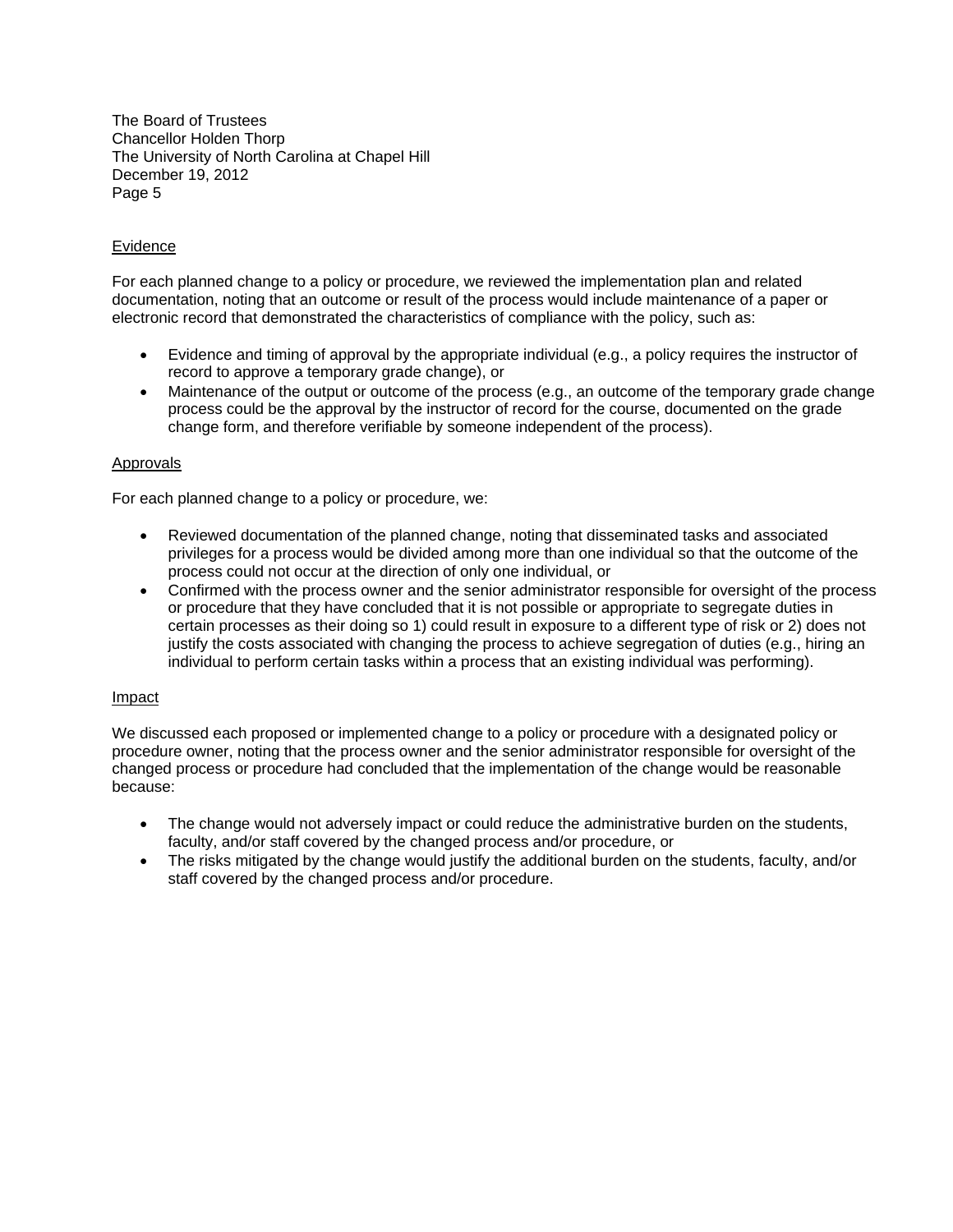#### **Conclusion**

Based on the procedures performed, we did not identify any gaps between the Risks referenced in the Reports and the University's implementation plans. Additionally, we noted no exceptions or inconsistencies in the planned changes to policies and procedures in relation to the assessment criteria.

Baker Tilly was not engaged to, and did not, conduct an audit, the objective of which would be the expression of an opinion on the implementation plans or an opinion on the efficiency and effectiveness of internal controls related to the University's planned changes to processes and procedures through the implementation of recommendations outlined in the Reports. Accordingly, we do not express such an opinion. Had we performed additional procedures, other matters might have come to our attention that would have been reported to UNC.

If you have any questions, please contact Raina Rose Tagle at 703-923-8251 or Matt Dankner at 703-923- 8657.

Very truly yours,

BAKER TILLY BEERS & CUTLER, PLLC

Raina Rose Tagle

raina.rosetagle@bakertilly.com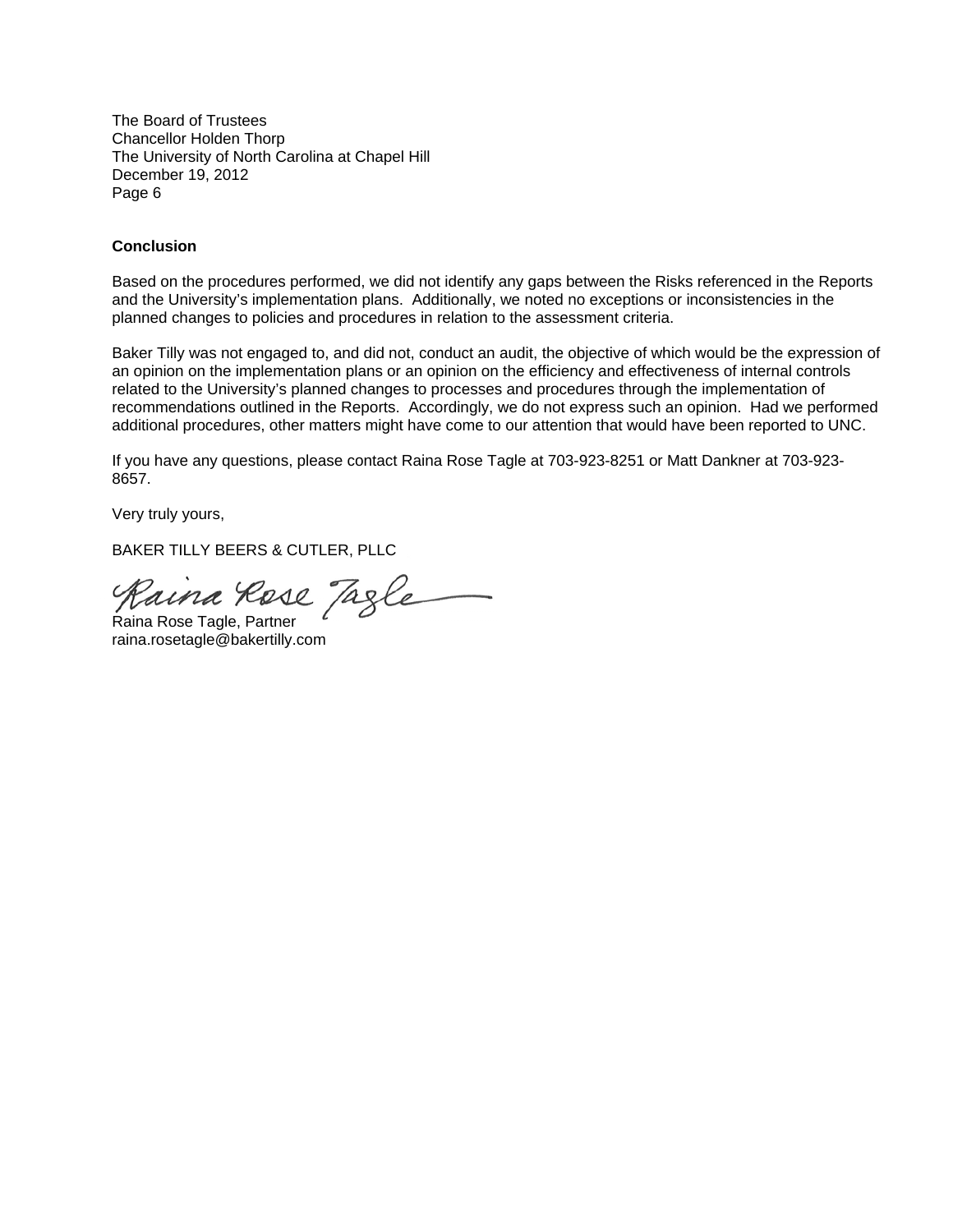# **Appendices**

- Appendix A: Risks Identified in the Reports
- Appendix B: Documentation and Reports Reviewed
- Appendix C: Personnel Interviewed and/or Consulted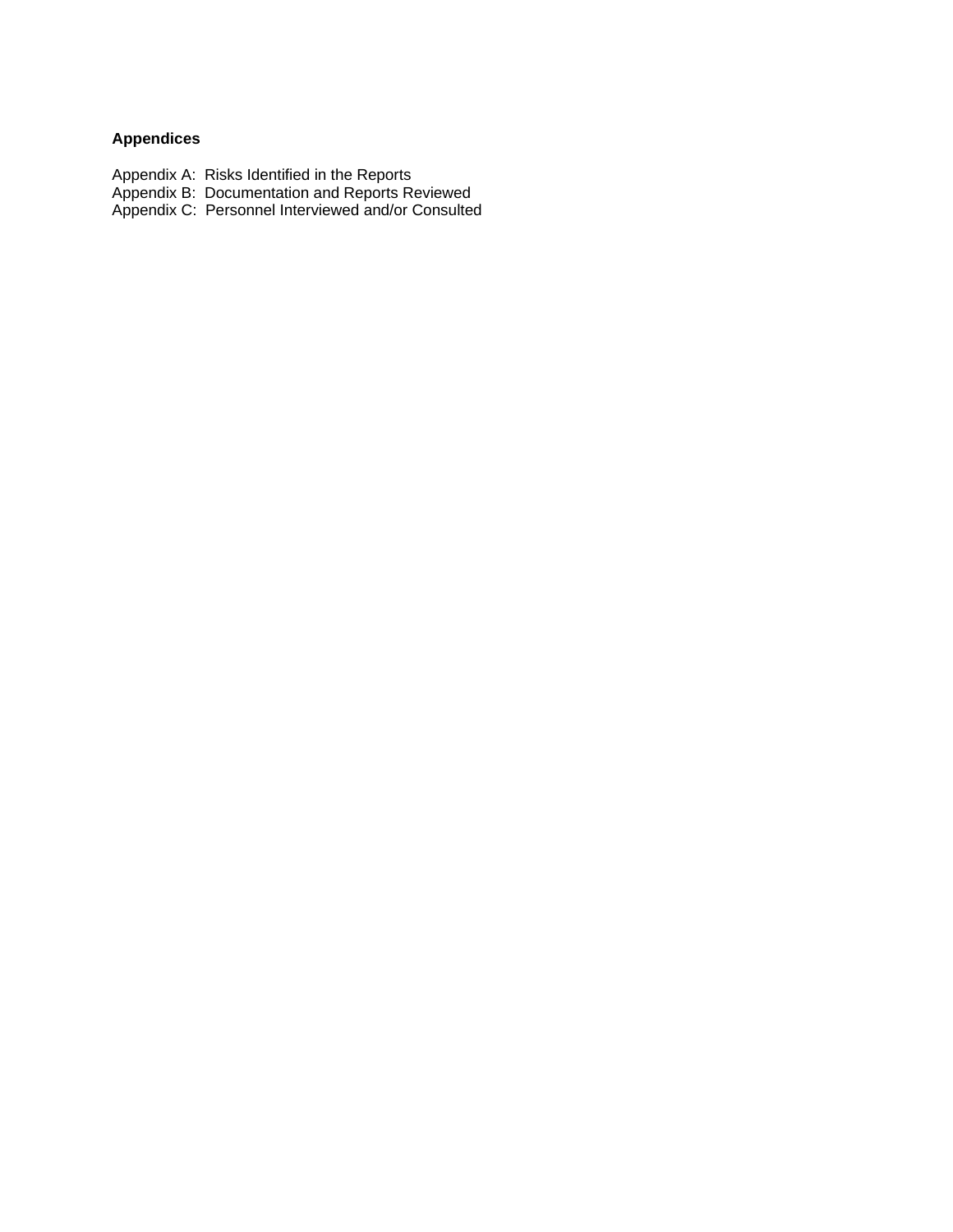## **Appendix A: Risks Identified in the Reports**

The risks below apply to all academic units that offer and/or administer course sections to undergraduate students. The risks below also apply to all academic terms (i.e., semesters and summer sessions):

## Registration-related Risks

- The individual who scheduled a course or made changes to a course schedule was not authorized to do so or cannot be identified.
- Students take more than the maximum Independent Study (IS) hours allowed toward graduation and/or in an academic term.
- $\bullet$  Standard usage is not adopted for the many terms that are used some appropriately and some not for "independent studies."
- Late enrollment in a course by a student does not provide the necessary time needed for the student to meet the expectations for the course.

## Course-related Risks

- A student receives credit and a grade for a course in which an inappropriate amount of work was required of and/or performed by the student.
- A student's grade is changed without authorization by the instructor of record for the course.
- A student receives a grade and credit for a course based on work that was not assigned and/or evaluated by the instructor of record.
- The course assignments and the grading standards are inconsistent across courses and/or sections of the same course.
- Course assignments and grading standards are inconsistent with University expectations or requirements.
- A course does not have an approved syllabus before the first day of class.
- The Standard Course Numbering system does not identify the type of a course.
- The Standard Course Numbering system does not clearly identify the level of course.

### Instructor-related Risks

- Contact hours with instructors for a course do not meet University expectations or requirements.
- The University appoints or reappoints a department chair who is unqualified or unprepared or has not performed at a satisfactory level.
- An instructor's course load exceeds or does not meet University standards.
- Summer School instructor contracts are not executed in a timely manner.

### Academic Administration-related Risks

- The individual who assigns grades to students is not authorized to do so or cannot be identified.
- The individual who submits changes for temporary and/or permanent grades is not authorized to do so or cannot be identified.
- University Administrators do not effectively monitor course sections to identify related anomalies.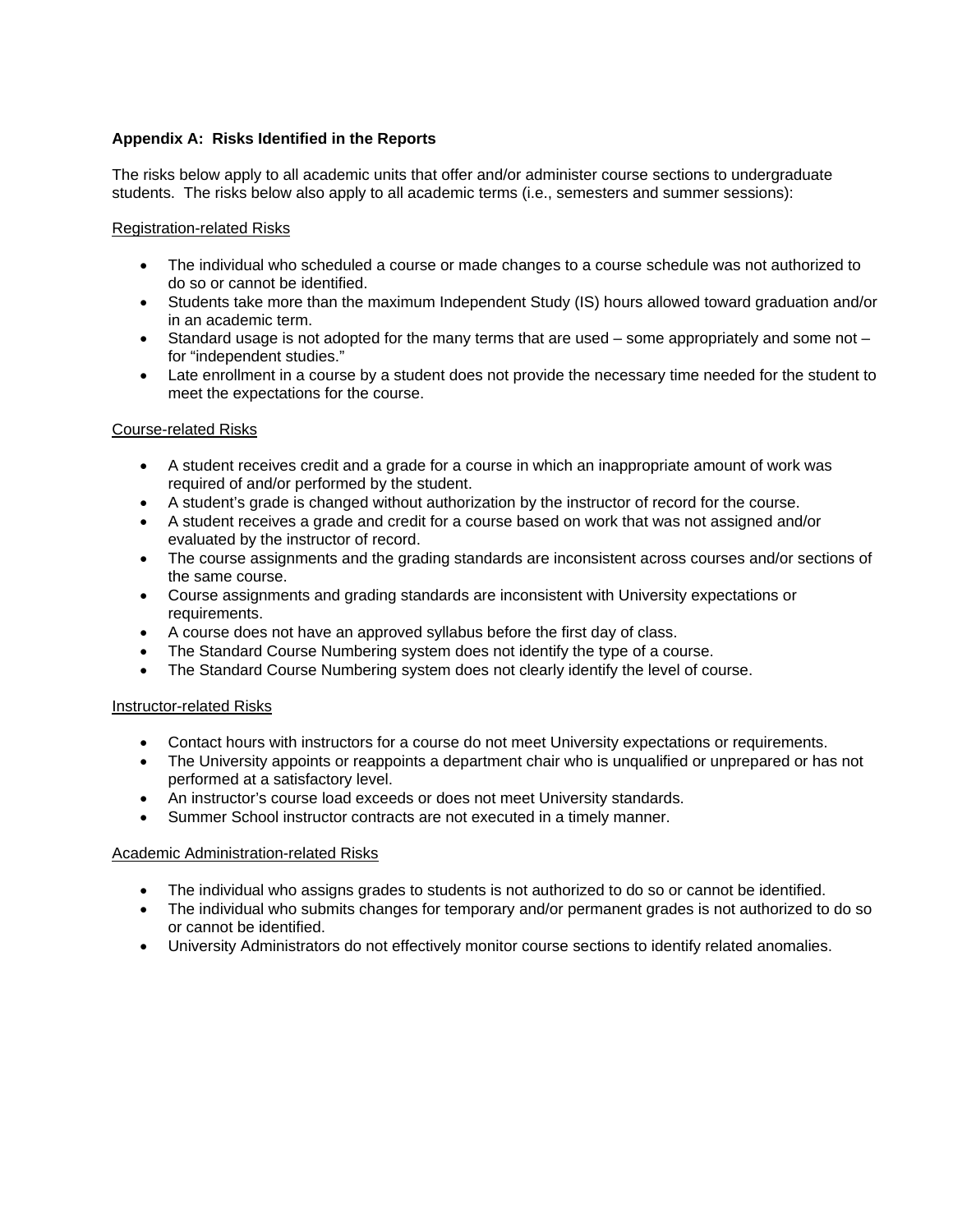## **Appendix B: Documentation and Reports Reviewed**

- Manuals and Policies, such as Carolina Undergraduate Bulletins
- Presentation before Board of Governors Review Panel by Jan Yopp, Dean of Summer School, July 20, 2012
- Contract for Independent Study Courses Requirements and Procedures Revised June 2012 (Original and Revised)
- Curriculum Department of African and Afro-American Studies: Report of the Academic Affairs Committee - Spring 2012
- Department of African and Afro-American Studies 2012-2013 Policies and Procedures Notebook 2012-2013
- Department of African and Afro-American Studies: Administrative and Governance Structure
- Department of African and Afro-American Studies Specific Implementation Plan
- **•** Faculty Governance Website
- Independent Study Task Force Report April 10, 2012
- Department of African and Afro-American Studies: Instructions for Structuring Course Syllabi
- Department of African and Afro-American Studies: Policies on Exams and Grading (October 2011) (Original and Revised)
- Review of Courses in the Department of African and Afro-American Studies, College of Arts and Sciences - May 2, 2012
- University Websites, such as:
	- o Undergraduate Curricula Website
	- o Office of the Registrar Website
- University Policy Memoranda:
	- o UPM 04: Standard Course Numbering System
	- o UPM 05: Registration Drop/Add And Class Rolls
	- o UPM 07: Cancellation, Withdrawal, and Suspension
	- o UPM 08: Examination System
	- o UPM 11: Authorized Courses
	- o UPM 13: Authorized Degrees, Major Fields in each Degree and Assigned Code Numbers
	- o UPM 21: Access to Student Records
	- o UPM 29: Definition of a Credit Hour